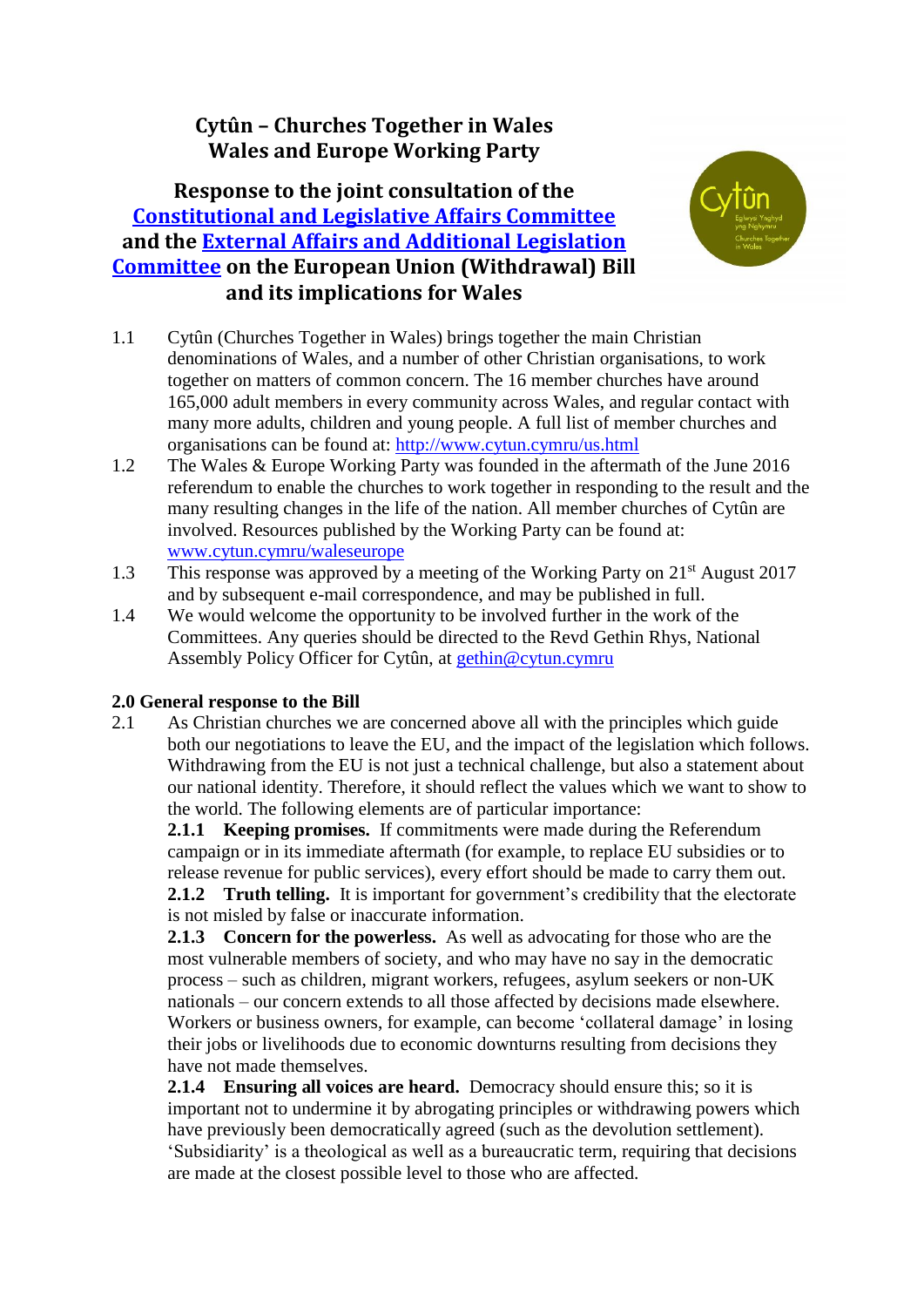- 2.2 As a Working Party, we support the UK Government's desire for as much stability in our legal framework as possible as we leave the EU. While we have some concerns regarding the scrutiny of powers given to Ministers of the Crown in the Bill, we believe that in general the legal stability which we desire with regard to Westminster legislation will be achieved by this Bill.
- 2.3 However, we have considerable concerns regarding the interaction of this legislation with the provisions of the Government of Wales Act 2006 as amended by the Wales Acts 2014 and 2017 – see sections 3 and 4 below.
- 2.4 We also remain concerned regarding the loss of the EU Charter of Fundamental Rights from domestic law and would draw the Committees' attention to our comments in a previous submission.<sup>1</sup> We are concerned too at the revocation by Schedule 1 paragraph 4 of individual citizens' rights to redress under the *Francovich*  ruling. We note that several legal commentators believe this will weaken citizens' rights after exit from the  $EU^2$ . The retention of the rights of citizens is an important principle for us as churches (2.1.3), and we would urge the Committees to scrutinise very carefully the potential effects of this provision.

### 3.0 **The treatment of devolution**

**.** 

3

- 3.1 We support the comments made by the Chair of the Constitutional and Legislative Affairs Committee in his letter to the Secretary of State for Exiting the  $EU^3$  regarding the inequality of treatment of UK ministers and Welsh Ministers in the delegated powers proposed by the Bill, in three respects:
	- 3.1.1 Provisions which permit Ministers of the Crown to amend devolved legislation (primary and secondary) with oversight provided by the Westminster Parliament rather than the National Assembly. This runs counter to the expectations of voters when electing MPs and AMs, and their understanding of the responsibilities of each institution. Such understanding is essential to a healthy democracy (2.1.4). We welcome the statement that "The UK Government will not normally use the power to amend domestic legislation in areas of devolved competence without the agreement of the relevant devolved authority<sup>34</sup> but believe there should also be a commitment to providing a full public explanation should this power be used.
	- 3.1.2 Provisions which permit Ministers of the Crown, in their role as ministers with responsibility for matters in England which are devolved to the other nations, to amend the law in England while ministers in Wales are restricted from amending laws in the same areas in Wales. This creates an unfairness and inequality between the nations of the UK, and could endanger the smooth functioning of the UK single market, the maintenance of which is one of the key policy aims of the Bill.

<sup>1</sup> <http://www.cytun.cymru/waleseurope/PDFs/Ewrop-CytunEAALC-consultation-05-17.pdf> para 1.1.4 <sup>2</sup> For example Prof. Phil Syrpis [https://eutopialaw.com/2017/07/18/european-union-withdrawal-bill-paving-](https://eutopialaw.com/2017/07/18/european-union-withdrawal-bill-paving-the-way-towards-a-very-uncertain-future/)

[the-way-towards-a-very-uncertain-future/](https://eutopialaw.com/2017/07/18/european-union-withdrawal-bill-paving-the-way-towards-a-very-uncertain-future/) and Joelle Grogan <http://blogs.lse.ac.uk/brexit/2017/07/17/legislation-that-is-and-is-not-the-deeply-problematic-repeal-bill/>

[http://www.senedd.assembly.wales/documents/s65432/Letter%20from%20the%20Chair%20of%20the%20Co](http://www.senedd.assembly.wales/documents/s65432/Letter%20from%20the%20Chair%20of%20the%20Constitutional%20and%20Legislative%20Affairs%20Committee%20to%20the%20UK%20Government.pdf) [nstitutional%20and%20Legislative%20Affairs%20Committee%20to%20the%20UK%20Government.pdf](http://www.senedd.assembly.wales/documents/s65432/Letter%20from%20the%20Chair%20of%20the%20Constitutional%20and%20Legislative%20Affairs%20Committee%20to%20the%20UK%20Government.pdf) <sup>4</sup> [https://publications.parliament.uk/pa/bills/cbill/2017-](https://publications.parliament.uk/pa/bills/cbill/2017-2019/0005/delegated%20powers%20memorandum%20for%20European%20Union%20(Withdrawal)%20Bill.pdf)

[<sup>2019/0005/</sup>delegated%20powers%20memorandum%20for%20European%20Union%20\(Withdrawal\)%20Bill.p](https://publications.parliament.uk/pa/bills/cbill/2017-2019/0005/delegated%20powers%20memorandum%20for%20European%20Union%20(Withdrawal)%20Bill.pdf) [df](https://publications.parliament.uk/pa/bills/cbill/2017-2019/0005/delegated%20powers%20memorandum%20for%20European%20Union%20(Withdrawal)%20Bill.pdf) para 11.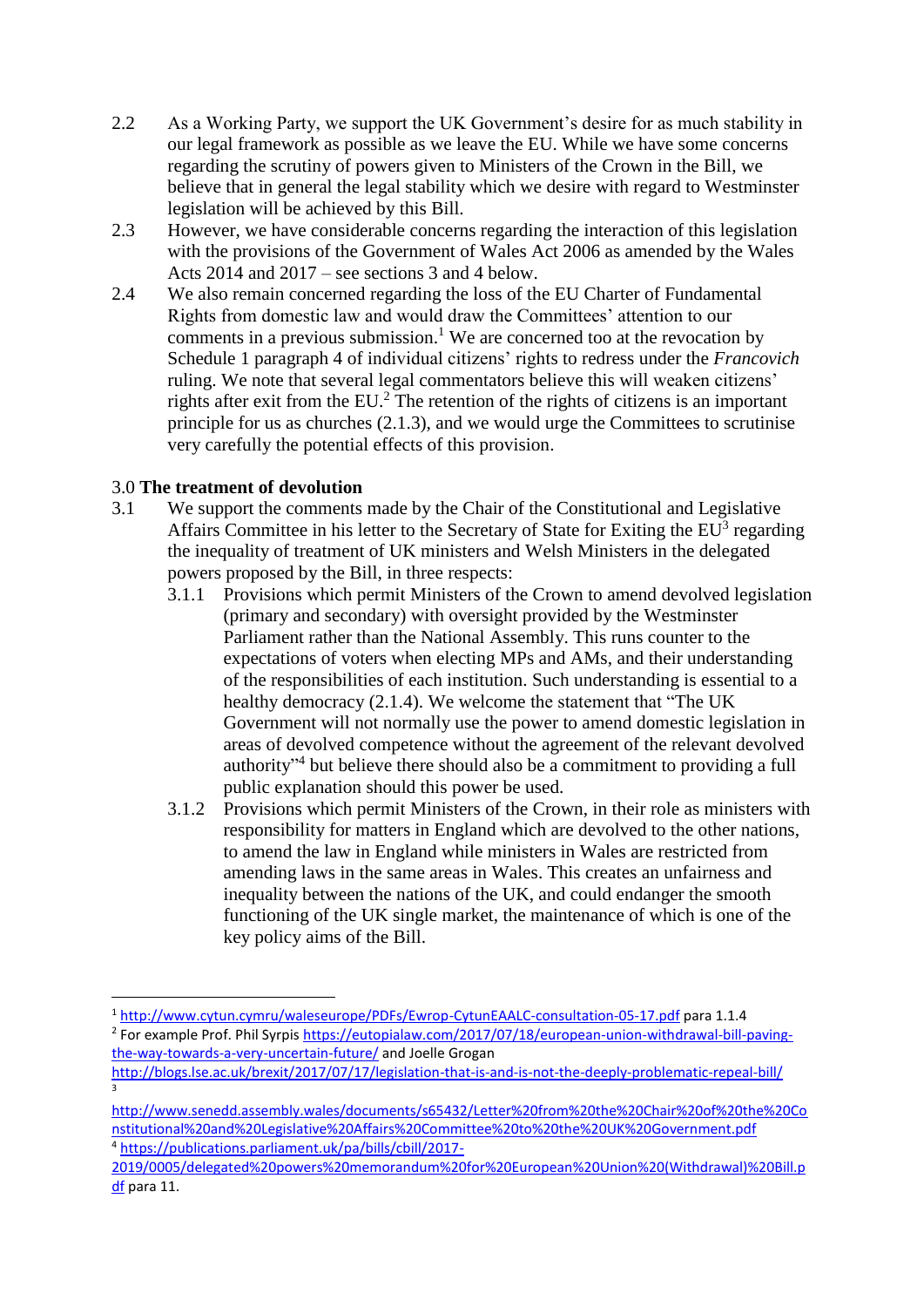3.1.3 Provisions which restrict Welsh Ministers and the National Assembly from legislating in devolved areas covered by retained EU law without the consent of Ministers of the Crown. We believe that this runs counter to the wording on the ballot paper for the 2011 devolution referendum in Wales, which stated: "If most voters vote "yes", the Assembly will be able to make laws on all matters in the 20 subject areas it has powers for, *without needing the UK Parliament's agreement*." 5 (our emphasis).

As we have stated in previous responses to proposed Brexit legislation<sup>6</sup>, and in Cytûn's responses to the Wales Bill<sup>7</sup>, we believe that legislation must respect the results of both the 2011 and 2016 referendums.

We note that the UK Government has stated that this is a "transitional" arrangement"<sup>8</sup> and an "interim limit on competence"<sup>9</sup>, and that it is intended to reach agreement "rapidly"<sup>10</sup> on the areas to become unrestricted. This being the case, we would welcome a "sunset" clause with regard to this aspect of the Bill, as already included with regard to others.

- 3.2 The Delegated Powers Memorandum states that the procedure envisaged for delegating legislative functions relating to "retained EU law" "adopts a similar approach to the established procedure within the devolution legislation for devolving new powers" <sup>11</sup>. While there is indeed such a procedure, the "established procedure" under the reserved powers model introduced by the Wales Act 2017, and already in place in Scotland and Northern Ireland, is that all legislative powers are devolved unless explicitly reserved. Under a reserved powers model, the normal way of devolving power is to remove a reservation or restriction on the devolved parliament's competence. The extensive use of the procedure envisaged in this Bill in effect reverts to a "conferred powers" model across a swathe of devolved areas.
- 3.3 Cytûn's member churches hold a variety of views regarding the appropriate extent of devolved legislative competence. However, we believe that – as in the 2014 and 2017 Wales Acts – any significant changes to devolved competences (whether widening or narrowing them) should be made through a transparent legislative process with appropriate scrutiny. The major changes to devolved competence envisaged in this legislation, given the time constraints involved, do not meet that criterion. This is especially obvious in the case of Wales, given the explicit wording of the 2011 referendum ballot paper (3.1.3) and the passage of the Wales Act 2017 through Parliament after the 2016 referendum result was known.

<sup>-&</sup>lt;br>5

[http://www.assembly.wales/Research%20Documents/The%20National%20Assembly%20for%20Wales%20Ref](http://www.assembly.wales/Research%20Documents/The%20National%20Assembly%20for%20Wales%20Referendum%202011%20-%20Research%20paper-25012011-208354/11-007-English.pdf) [erendum%202011%20-%20Research%20paper-25012011-208354/11-007-English.pdf](http://www.assembly.wales/Research%20Documents/The%20National%20Assembly%20for%20Wales%20Referendum%202011%20-%20Research%20paper-25012011-208354/11-007-English.pdf) para 3.4 box

<sup>6</sup> e.g[. http://www.cytun.cymru/waleseurope/PDFs/Ewrop-CytunEAALC-consultation-05-17.pdf](http://www.cytun.cymru/waleseurope/PDFs/Ewrop-CytunEAALC-consultation-05-17.pdf) para 1.1.2

<sup>7</sup> e.g[. http://senedd.assembly.wales/documents/s54416/WB%205b%20-%20Cytun.pdf](http://senedd.assembly.wales/documents/s54416/WB%205b%20-%20Cytun.pdf) para 7

<sup>8</sup> <https://publications.parliament.uk/pa/bills/cbill/2017-2019/0005/en/18005en.pdf>para 36

<sup>9</sup> Ibid, para 260

 $10$  Ibid, para 36

<sup>11</sup> [https://publications.parliament.uk/pa/bills/cbill/2017-](https://publications.parliament.uk/pa/bills/cbill/2017-2019/0005/delegated%20powers%20memorandum%20for%20European%20Union%20(Withdrawal)%20Bill.pdf)

[<sup>2019/0005/</sup>delegated%20powers%20memorandum%20for%20European%20Union%20\(Withdrawal\)%20Bill.p](https://publications.parliament.uk/pa/bills/cbill/2017-2019/0005/delegated%20powers%20memorandum%20for%20European%20Union%20(Withdrawal)%20Bill.pdf) [df](https://publications.parliament.uk/pa/bills/cbill/2017-2019/0005/delegated%20powers%20memorandum%20for%20European%20Union%20(Withdrawal)%20Bill.pdf) para 69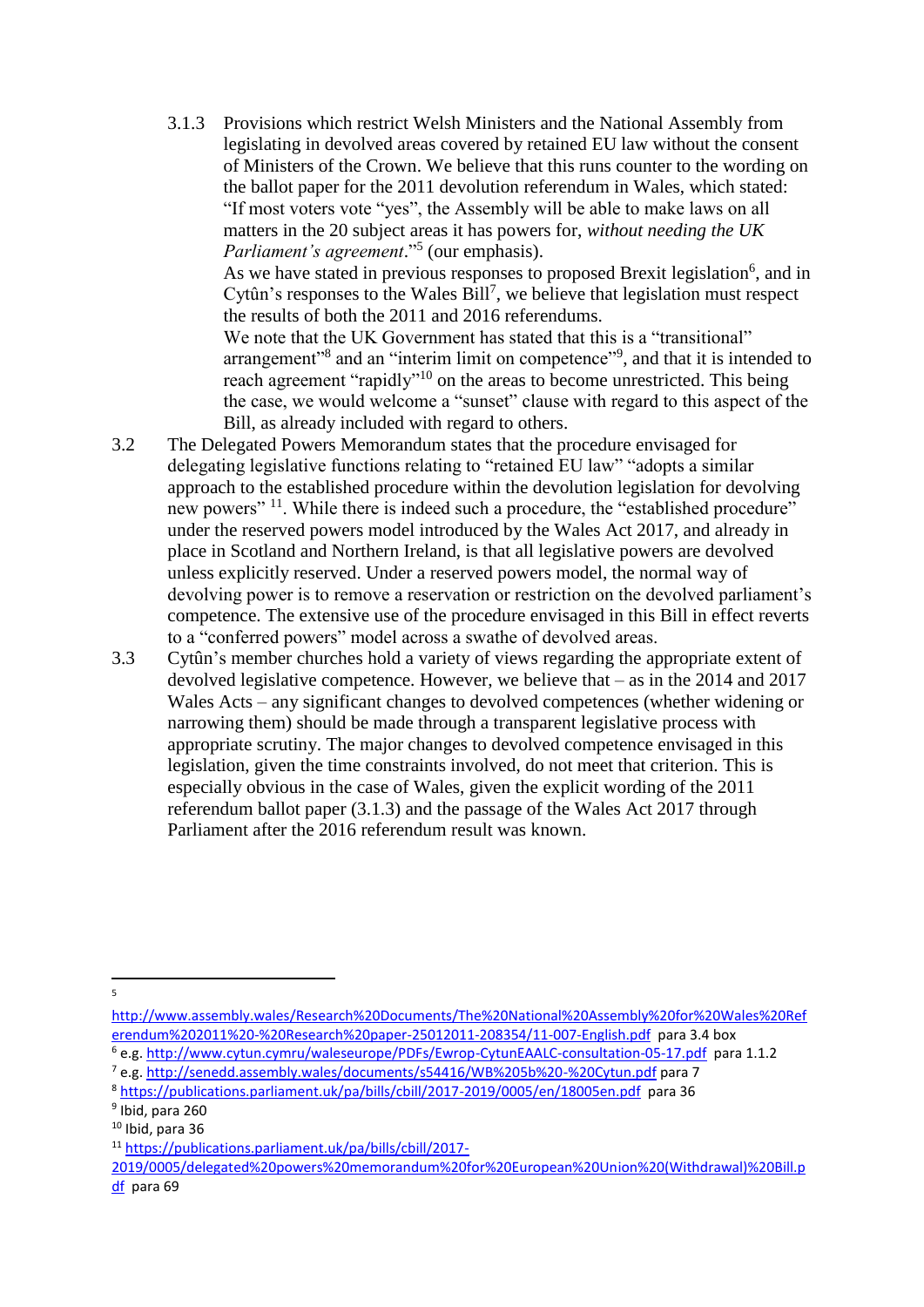#### **4.0 The delegation of powers and their control and the scrutiny processes and the role of the devolved legislatures**

- 4.1 We have previously submitted evidence to the External Affairs and Additional Legislation Committee on these matters<sup>12</sup>. We remain concerned at the possibility of misuse (deliberate or accidental) of delegated powers to amend retained EU legislation and domestic legislation in such areas beyond the point that is strictly necessary for their effective functioning, and would advocate the introduction of a "necessity test" on the face of the Bill to guard against this eventuality.
- 4.2 We regret that Schedule 7 purports to legislate for procedures in the National Assembly, especially as it does so in a way which requires the reader to work out the "equivalent" procedure of the Assembly to that provided for in Westminster. We do not understand why these matters of procedure with regard to devolved legislation cannot be entrusted to the National Assembly. As a matter of principle, we do not feel that Ministers should be answerable to one parliament for enacting procedures decided in another parliament, especially in cases of difficulty or dispute, as this muddies the waters of democratic accountability (2.1.4)
- 4.3 We are concerned at the power delegated under Schedule 4 Part 1 of the Bill to allow Ministers of the Crown to make new fees, charges and "tax-like charges"<sup>13</sup> relating to matters previously administered by the EU. It is a democratic principle that elected legislatures should impose taxes, rather than governments ("no taxation without representation"). In devolved areas, it should therefore be the National Assembly that legislates for the imposition of taxes. However, under the current Bill, during the "transition" period of "holding powers" at Westminster level, Ministers of the Crown would be able to do so without Assembly consent. This is a fundamental alteration to the devolution settlement, and we believe that this should be amended so that the Assembly retains this power.
- 4.4 We are also puzzled at the reference in the Delegated Powers Memorandum to the need to "mitigate the burden on the general taxpayer to pick up the cost of all functions transferred from the EU to the UK." $14$  It is our understanding from the referendum campaign that leaving the EU will reduce the burden on UK taxpayers rather than otherwise, so no new taxes should be necessary  $(2.1.1)$ .
- 4.5 Clause 8 and Schedule 2, Part 2 give wide powers to Ministers of the Crown regarding ensuring that the UK continues to meet its international obligations following EU withdrawal. We understand the need for such provision, due to the complex interaction of UK domestic, EU and international laws and treaties. However, we are concerned that the current wording could allow Ministers of the Crown to amend domestic (including devolved) legislation to bring it into line with newly created (rather than pre-existing) international obligations, e.g. free trade treaties negotiated with countries outside the EU. We would be concerned at any such use of these powers, and doubly concerned at the use of such powers by Ministers of the Crown in devolved areas. We believe that any domestic legislative consequences to new trade agreements should be subject to the usual procedures of Westminster and (in devolved matters) the National Assembly.
- 4.6 We note that legal experts have raised a series of questions regarding the interaction of various clauses in the Bill which could extend its powers beyond the scope and

[2019/0005/delegated%20powers%20memorandum%20for%20European%20Union%20\(Withdrawal\)%20Bill.p](https://publications.parliament.uk/pa/bills/cbill/2017-2019/0005/delegated%20powers%20memorandum%20for%20European%20Union%20(Withdrawal)%20Bill.pdf) [df](https://publications.parliament.uk/pa/bills/cbill/2017-2019/0005/delegated%20powers%20memorandum%20for%20European%20Union%20(Withdrawal)%20Bill.pdf) para 89

**.** 

<sup>12</sup> <http://www.cytun.cymru/waleseurope/PDFs/Ewrop-CytunEAALC-consultation-05-17.pdf> section 3 <sup>13</sup> [https://publications.parliament.uk/pa/bills/cbill/2017-](https://publications.parliament.uk/pa/bills/cbill/2017-2019/0005/delegated%20powers%20memorandum%20for%20European%20Union%20(Withdrawal)%20Bill.pdf)

 $14$  loc cit